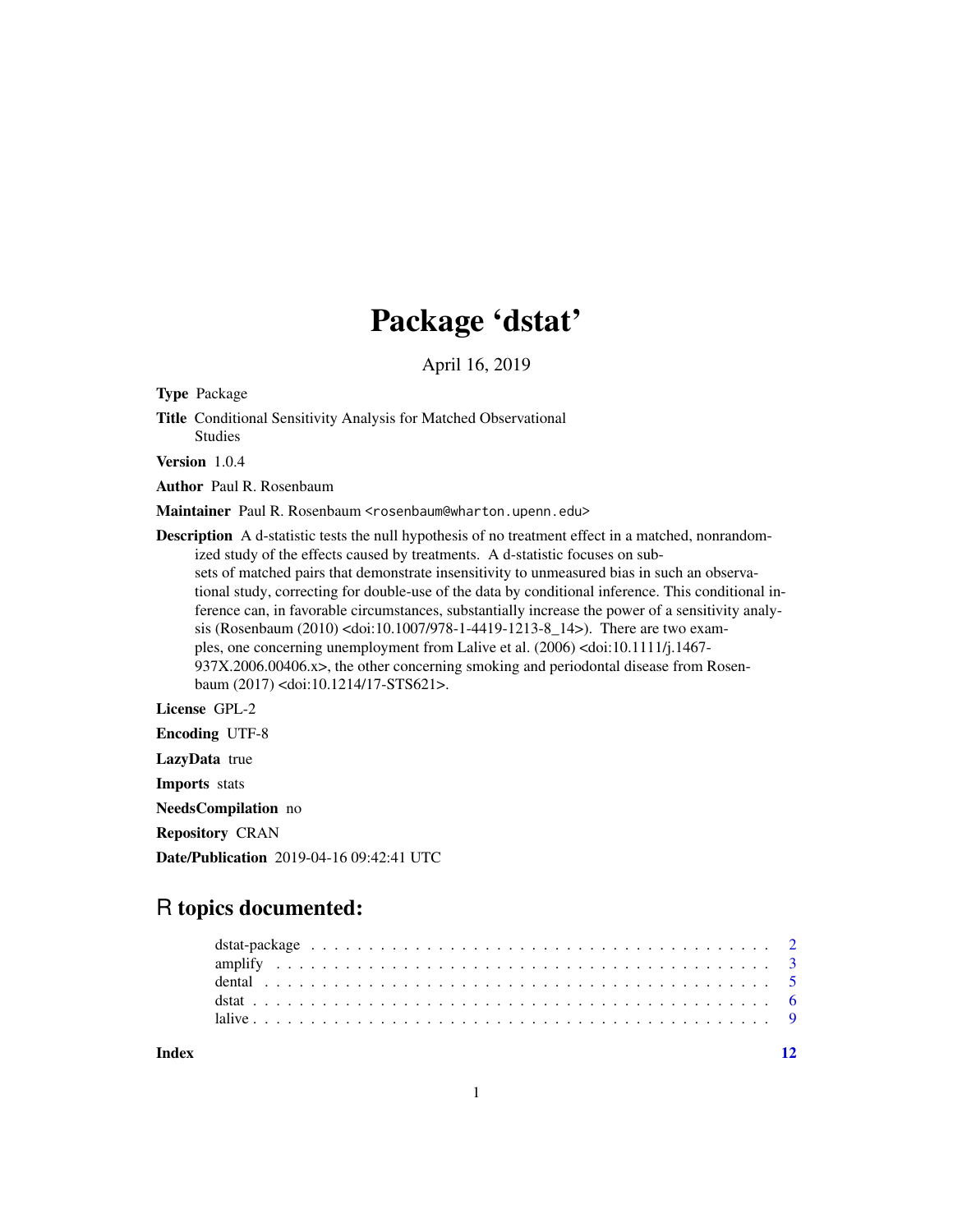#### Description

A d-statistic tests the null hypothesis of no treatment effect in a matched, nonrandomized study of the effects caused by treatments. A d-statistic focuses on subsets of matched pairs that demonstrate insensitivity to unmeasured bias in such an observational study, correcting for double-use of the data by conditional inference. This conditional inference can, in favorable circumstances, substantially increase the power of a sensitivity analysis (Rosenbaum (2010) <doi:10.1007/978-1-4419-1213-8\_14>). There are two examples, one concerning unemployment from Lalive et al. (2006) <doi:10.1111/j.1467-937X.2006.00406.x>, the other concerning smoking and periodontal disease from Rosenbaum (2017) <doi:10.1214/17-STS621>.

#### Details

The DESCRIPTION file:

| Package: dstat  |                                                                                                                                 |
|-----------------|---------------------------------------------------------------------------------------------------------------------------------|
| l'vne:          | Package                                                                                                                         |
|                 | Conditional Sensitivity Analysis for Matched Observational Studies                                                              |
| Version: 1.0.4  |                                                                                                                                 |
|                 | Author: Paul R. Rosenbaum                                                                                                       |
|                 | Maintainer: Paul R. Rosenbaum <rosenbaum@wharton.upenn.edu></rosenbaum@wharton.upenn.edu>                                       |
|                 | Description: A d-statistic tests the null hypothesis of no treatment effect in a matched, nonrandomized study of the effects ca |
| License: GPL-2  |                                                                                                                                 |
| Encoding: UTF-8 |                                                                                                                                 |
| LazyData: true  |                                                                                                                                 |
| Imports: stats  |                                                                                                                                 |

Index of help topics:

| amplify       | Amplification of sensitivity analysis in                                |
|---------------|-------------------------------------------------------------------------|
|               | observational studies.                                                  |
| dental        | Dental Problems Caused by Smoking                                       |
| dstat         | Sensitivity Analysis Focusing on Subgroups with                         |
|               | Demonstrated Insensitivity to Unmeasured Bias                           |
| dstat-package | Conditional Sensitivity Analysis for Matched                            |
|               | Observational Studies                                                   |
| lalive        | Unemployment Duration Following an Increase in<br>Unemployment Benefits |
|               |                                                                         |

The package provides a sensitivity analysis for a conditional test of the null hypothesis of no treatment effect in a matched observational study in which the unmeasured bias in treatment assignment is quantified by a sensitivity parameter gamma>=1. The test uses only those categories of pairs that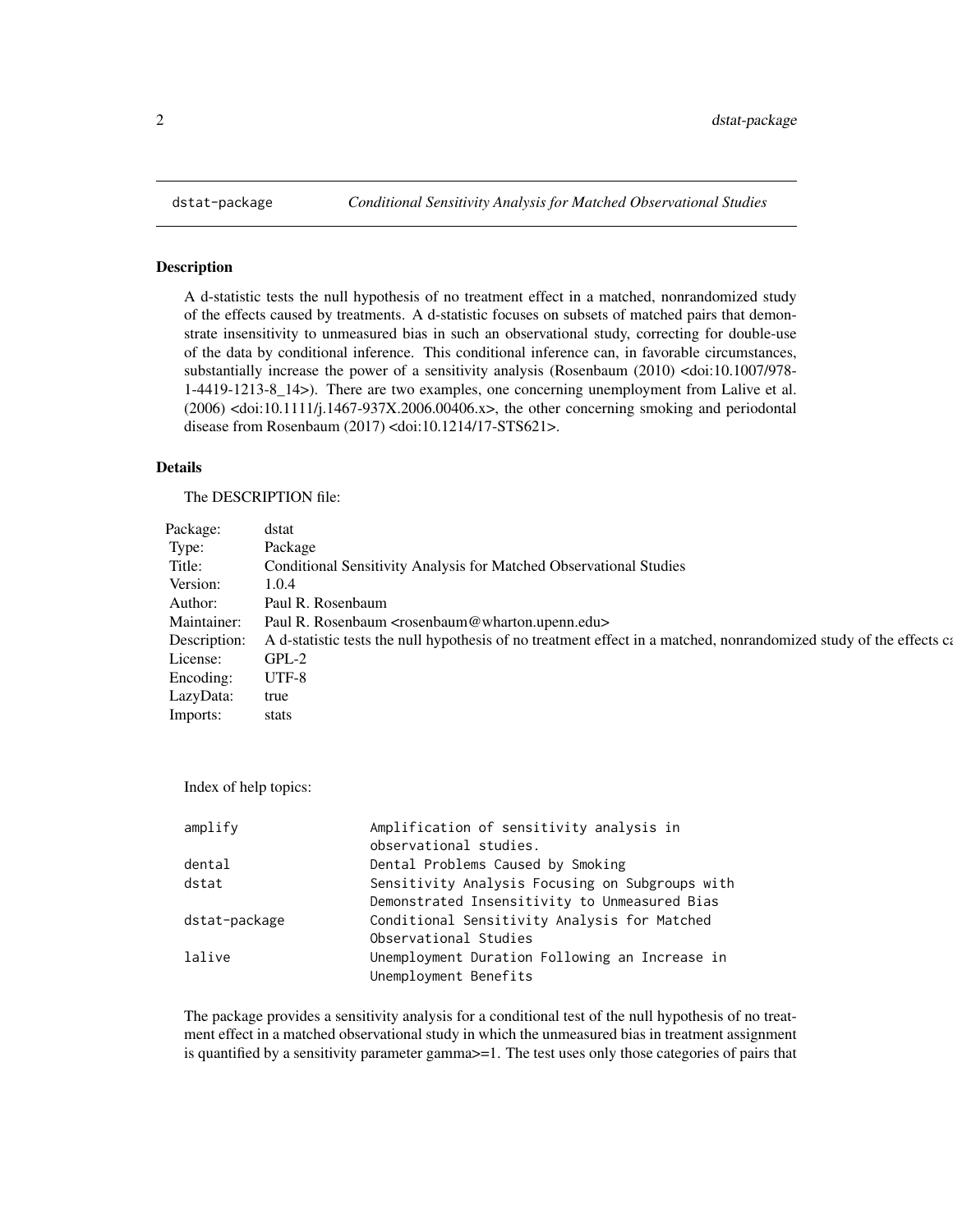#### <span id="page-2-0"></span>amplify 3

demonstrate insensitivity to a bias of magnitude gamma, correcting for data-dependent selection of categories by conditional inference. The main function in the package is dstat().

# Author(s)

Paul R. Rosenbaum

Maintainer: Paul R. Rosenbaum <rosenbaum@wharton.upenn.edu>

#### References

Rosenbaum, P. R. (1999). Using quantile averages in matched observational studies. Journal of the Royal Statistical Society: Series C (Applied Statistics), 48(1), 63-78. <doi.org/10.1111/1467- 9876.00140>

# Examples

```
data("dental")
attach(dental)
head(dental)
dstat(y,gamma=4.1,f=dose:age,fscore=c(1,1,2,2))
amplify(4,c(5,6,7))
detach(dental)
```
amplify *Amplification of sensitivity analysis in observational studies.*

# Description

Uses the method in Rosenbaum and Silber (2009) to interpret a value of the sensitivity parameter gamma. Each value of gamma amplifies to a curve (lambda,delta) in a two-dimensional sensitivity analysis, the inference being the same for all points on the curve. That is, a one-dimensional sensitivity analysis in terms of gamma has a two-dimensional interpretation in terms of (lambda,delta).

#### Usage

amplify(gamma, lambda)

#### Arguments

| gamma  | $gamma > 1$ is the value of the sensitivity parameter, for instance the parameter<br>in senmy. length(gamma) > 1 will generate an error. |
|--------|------------------------------------------------------------------------------------------------------------------------------------------|
| lambda | lambda is a vector of values $>$ gamma. An error will result unless lambda [i] $>$<br>$gamma > 1$ for every i.                           |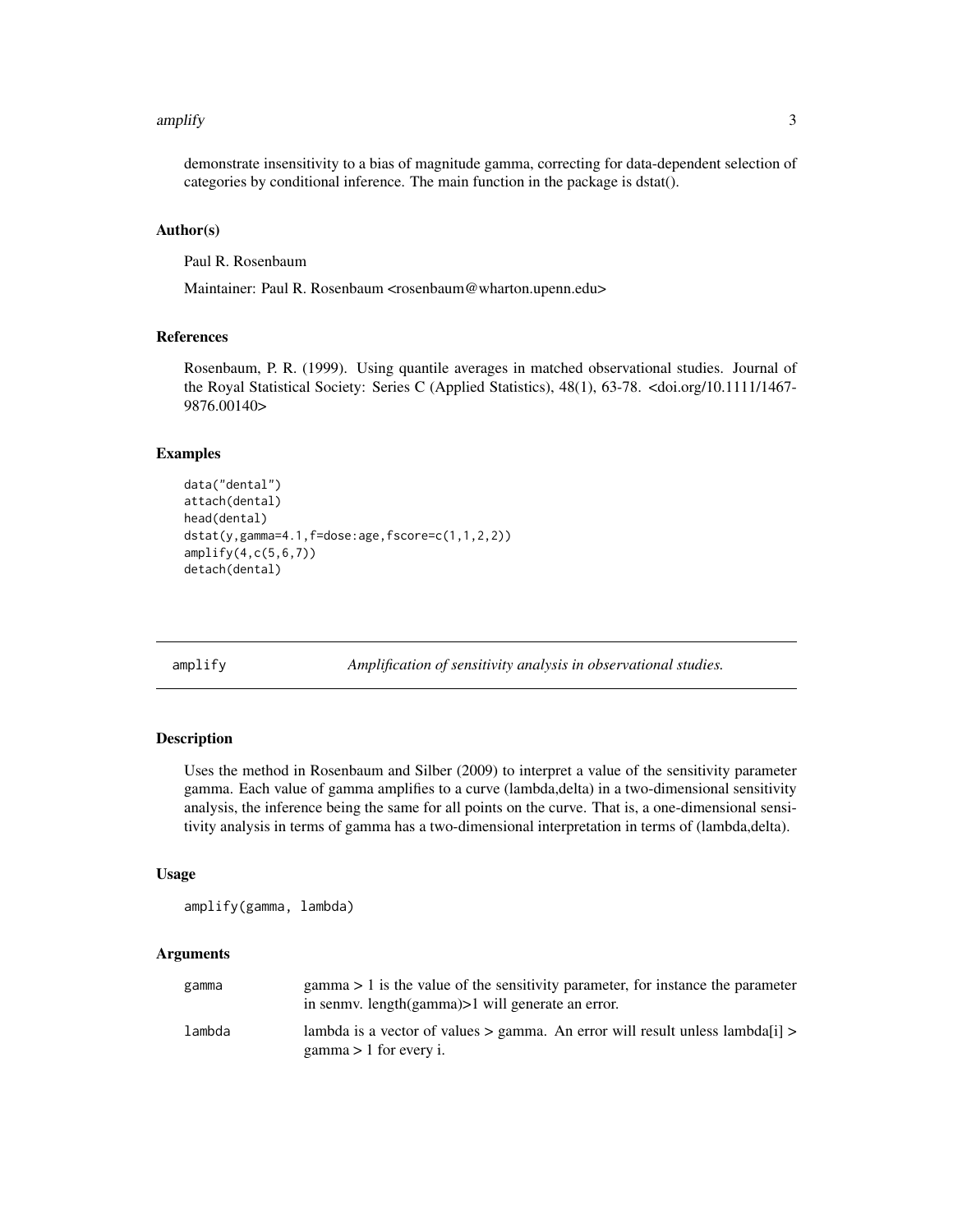#### Details

A single value of gamma, say gamma = 2.2 in the example, corresponds to a curve of values of (lambda, delta), including  $(3, 7)$ ,  $(4, 4.33)$ ,  $(5, 3.57)$ , and  $(7, 3)$  in the example. An unobserved covariate that is associated with a lambda = 3 fold increase in the odds of treatment and a delta =  $7$ fold increase in the odds of a positive pair difference is equivalent to gamma = 2.2.

The curve is gamma =  $(lambda*delta + 1)/(lambda+delta)$ . Amplify is given one gamma and a vector of lambdas and solves for the vector of deltas. The calculation is elementary.

This interpretation of gamma is developed in detail in Rosenbaum and Silber (2009), and it makes use of Wolfe's (1974) family of semiparametric deformations of an arbitrary symmetric distribuiton.

Strictly speaking, the amplification describes matched pairs, not matched sets. The senm function views a k-to-1 matched set with k controls matched to one treated individual as a collection of k correlated treated-minus-control matched pair differences; see Rosenbaum (2007). For matched sets, it is natural to think of the amplification as describing any one of the k matched pair differences in a k-to-1 matched set.

The curve has asymptotes that the function amplify does not compute: gamma corresponds with  $(lambda, delta) = (gamma, Inf)$  and  $(Inf, gamma)$ .

A related though distict idea is developed in Gastwirth et al (1998). The two approaches agree when the outcome is binary, that is, for McNemar's test.

#### Value

Returns a vector of values of delta of length(lambda) with names lambda.

#### Note

The amplify function is also in the sensitivitymv package where a different example is used.

#### Author(s)

Paul R. Rosenbaum

#### References

Gastwirth, J. L., Krieger, A. M., Rosenbaum, P. R. (1998) Dual and simultaneous sensitivity analysis for matched pairs. Biometrika, 85, 907-920.

Rosenbaum, P. R. (2007). Sensitivity analysis for m-estimates, tests and confidence intervals in matched observational studies. Biometrics 63 456-64. (R package sensitivitymv) <doi:10.1111/j.1541- 0420.2006.00717.x>

Rosenbaum, P. R. (2016) Using Scheffe projections for multiple outcomes in an observational study of smoking and periondontal disease. Annals of Applied Statistics, 10, 1447-1471. <doi:10.1214/16- AOAS942>.

Rosenbaum, P. R. and Silber, J. H. (2009) Amplification of sensitivity analysis in observational studies. Journal of the American Statistical Association, 104, 1398-1405. <doi:10.1198/jasa.2009.tm08470>

Rosenbaum, P. R. (2015). Two R packages for sensitivity analysis in observational studies. Observational Studies, v. 1. (Free on-line.)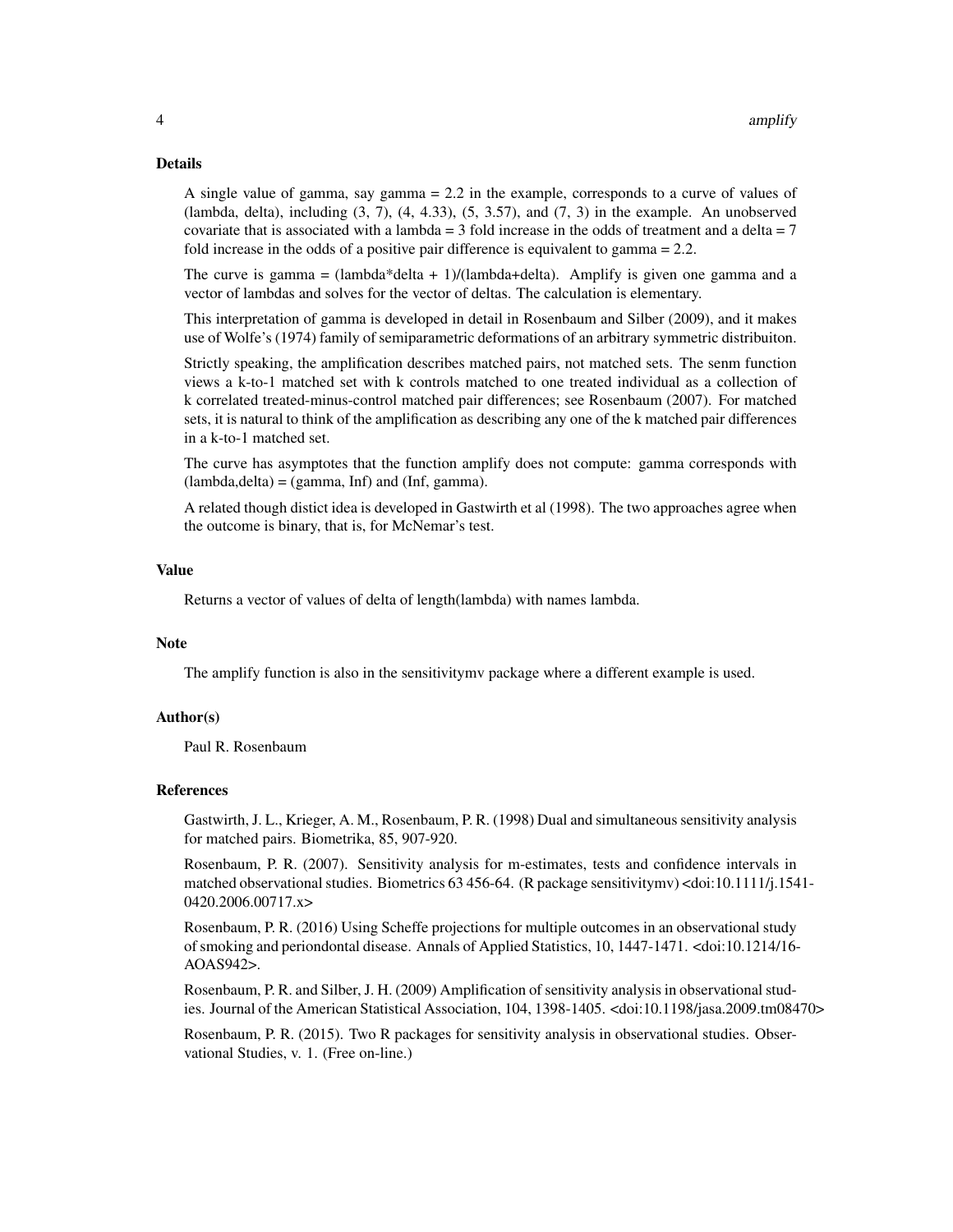#### <span id="page-4-0"></span>dental 5 and 5 and 5 and 5 and 5 and 5 and 5 and 5 and 5 and 5 and 5 and 5 and 5 and 5 and 5 and 5 and 5 and 5

Wolfe, D. A. (1974) A charaterization of population weighted symmetry and related results. Journal of the American Statistical Association, 69, 819-822.

#### Examples

amplify(4,c(5,6,7))

dental *Dental Problems Caused by Smoking*

# **Description**

Data from NHANES 2011-2012 containing 441 matched pairs of a daily cigarette smoker and a never smoker, recording the extent of periodontal disease. Pairs were matched for sex, age, black race, education in five categories, and ratio of family income to the poverty level.

#### Usage

data("dental")

# Format

A data frame with 441 observations on the following 5 variables.

smoker Periodontal disease in the daily-smoker

control Periodontal disease in the never smoker

y Smoker-minus-control pair difference

age  $Age \le 50 > 50$ 

dose Cigarettes smoked per day by the smoker <10 >=10

#### Details

Excluding wisdom teeth, 6 measurements are taken for each tooth that is present, up to 28 teeth. Following Tomar and Asma (2000), a measurement indicates periodontal disease if either there is a loss of attachment of at least 4mm or a pocket depth of at least 4mm. The first individual has 11 measurements indicative of periodontal disease, out of 106 measurements, so pcteither is  $100*11/106 = 10.38$  percent.

#### Source

Data are from the National Health and Nutrition Examination Survey 2011-2012 and were used as an example in Rosenbaum (2017). In the second edition of Design of Observational Studies, these data are discussed in the chapter entitled Evidence Factors. Although the same 2x441 individuals were used here and in Rosenbaum (2017), the pairing was slightly changed to be exact for age>50.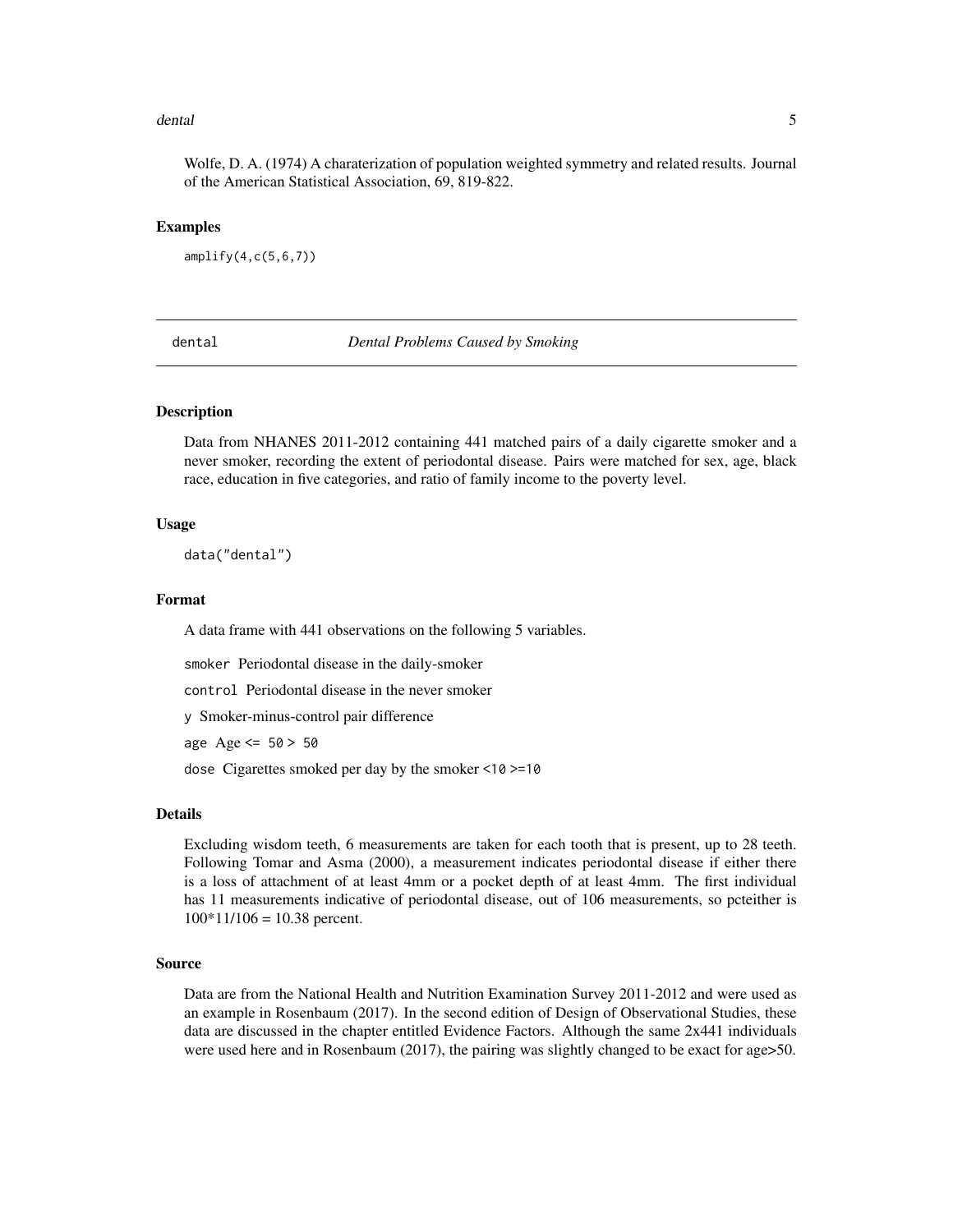# References

Rosenbaum, P. R. (2017) The general structure of evidence factors in observational studies. Statist Sci 32, 514-530. <doi:10.1214/17-STS621>

Tomar, S. L. and Asma, S. (2000) Smoking attributable periodontitis in the US: Findings from NHANES III. J Periodont 71, 743-751.

US National Health and Nutrition Examination Survey 2011-2012. www.cdc.gov/nchs/nhanes/index.htm

#### Examples

```
data(dental)
attach(dental)
boxplot(y~dose:age)
abline(h=0)
detach(dental)
rm(dental)
```

| dstat | Sensitivity Analysis Focusing on Subgroups with Demonstrated Insen- |
|-------|---------------------------------------------------------------------|
|       | sitivity to Unmeasured Bias                                         |

#### Description

Sensitivity analysis using a d-statistic employing conditional inference to focus on those subgroups with demonstrated insensitivity to unmeasured biases.

# Usage

dstat(y, qs =  $c(1/3, 2/3)$ , gamma = 1, f = NULL, fscore = NULL, fr = 1, alpha = 0.05)

#### Arguments

| y            | A numeric vector of treated-minus-control matched pair differences in outcomes.                                                                                                                                                                                                                                                                                                      |
|--------------|--------------------------------------------------------------------------------------------------------------------------------------------------------------------------------------------------------------------------------------------------------------------------------------------------------------------------------------------------------------------------------------|
| qs           | Quantiles of lyl that partly define the d-statistic. Each coordinate of qs must be<br>a number strictly between 0 and 1; otherwise, an error will result. See Details.                                                                                                                                                                                                               |
| gamma        | The sensitivity parameter, a number gamma >= 1.                                                                                                                                                                                                                                                                                                                                      |
| $\mathbf{f}$ | If f is not NULL, then it must be a factor that further subdivides y beyond the<br>subdivisions implied by qs. If f is not NULL, then the length of f must equal the<br>length of y; otherwise, an error will result.                                                                                                                                                                |
| fscore       | If fscore is not NULL, then fscore contains integer scores to be attached to the<br>levels of f. If f is not NULL but fscore is NULL, then the levels of f are viewed<br>as nominal with equal emphasis. An error will result if fscore is not NULL but:<br>(i) the scores are not integers, (ii) f is NULL, or (iii) the number of scores does<br>not equal the number levels of f. |

<span id="page-5-0"></span>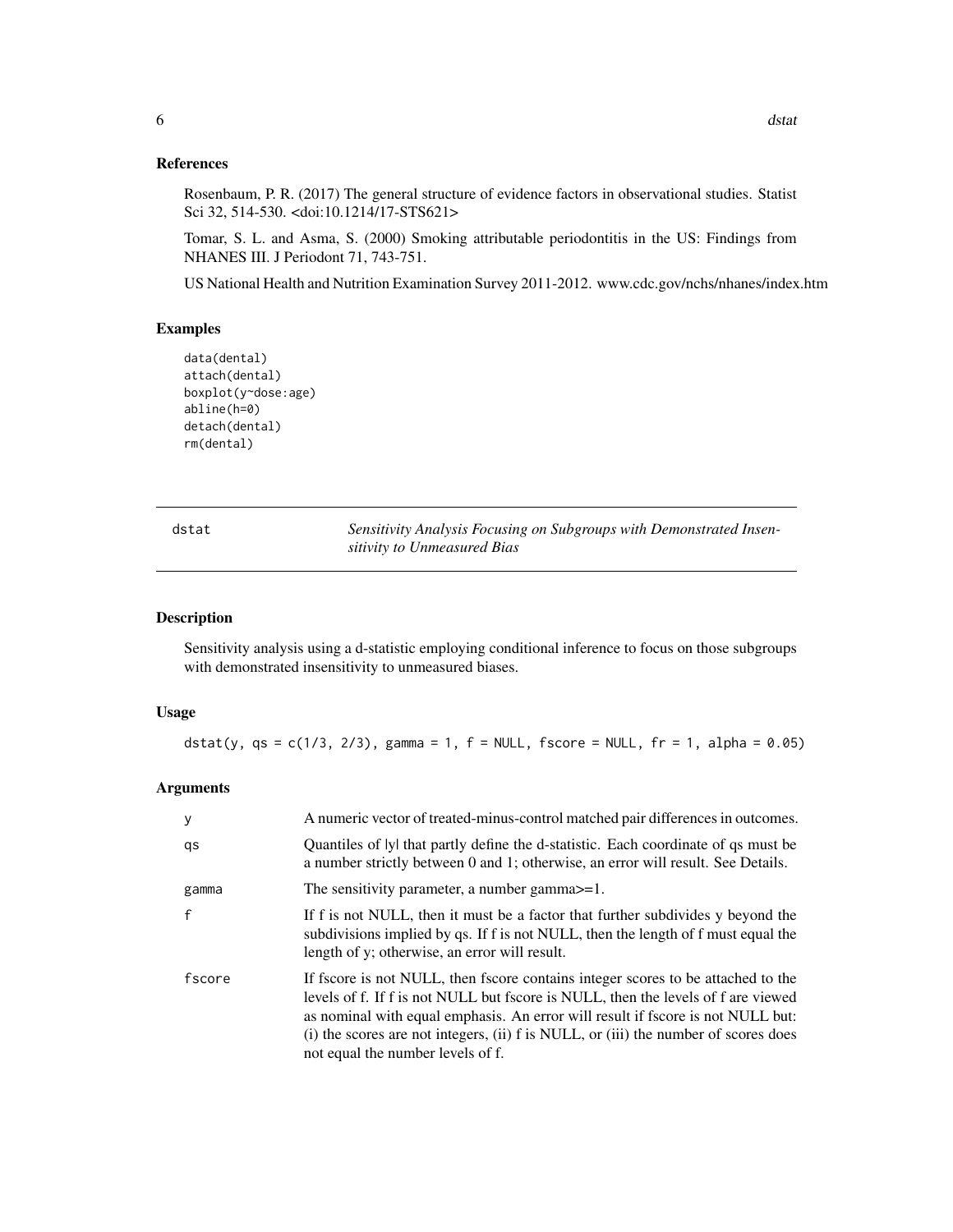#### dstat 7 august 2007 i 1999 var det af det af det af det af det af det af det af det af det af det af det af de

| fr    | A nonnegative number. If fr=0, then the test is simply a group-rank test, using<br>every category, without conditional inference. The recommended default of fr=1<br>uses a category only if the proportion of positive y's in this category is at least         |
|-------|------------------------------------------------------------------------------------------------------------------------------------------------------------------------------------------------------------------------------------------------------------------|
|       | equal to gamma/(1+gamma), and the conditional inference corrects for selection<br>of categories based on y. In general, a category is used if the proportion of<br>positive y is at least fr*gamma/(1+gamma), reducing to all categories if fr=0.                |
| alpha | Of limited importance, a text message interprets numerical results in terms of<br>rejection or not of the null hypothesis of no treatment effect in a one-sided,<br>level-alpha test in the presence of a bias in treatment assignment of at most<br>$gamma>=1.$ |

# Details

The method is from Rosenbaum (2019). The example reproduces aspects of this manuscript.

The default values of qs, 1/3 and 2/3, are from Brown (1981)'s test. See Markowski and Hettmansperger (1982) for discussion of other choices. See Rosenbaum (2015) for comparisons of performance of different fixed choices of qs; here, a fixed choice is obtained by setting fr=0.

If a pair difference in y is zero, it falls in the lowest quantile of pairs and therefore receives weight zero along with other pair differences with small lyl.

#### Value

|         | The test statistic                                                                                                                                                                   |
|---------|--------------------------------------------------------------------------------------------------------------------------------------------------------------------------------------|
| comp2   | The sharp upper bound on the one-sided, exact P-value testing the null hypothe-<br>sis of no treatment effect in the presence of a bias in treatment assignment of at<br>most gamma. |
| scores  | A vector reminding you of the scores, fscore, that you may have attached to the<br>levels of f.                                                                                      |
| table   | A table showing how individual categories contribute to the overall test. The<br>notation in this table is from Rosenbaum (2019).                                                    |
| summary | A text summary of the conclusion.                                                                                                                                                    |

#### Author(s)

Paul R. Rosenbaum

#### References

Brown, B. M. (1981). Symmetric quantile averages and related estimators. Biometrika, 68(1), 235-242.

Lalive, R., Van Ours, J., & Zweimüller, J. (2006). How changes in financial incentives affect the duration of unemployment. The Review of Economic Studies, 73, 1009-1038.

Markowski, E. P., Hettmansperger, T. P. (1982). Inference based on simple rank step score statistics for the location model. Journal of the American Statistical Association, 77(380), 901-907.

Noether, G. E. (1973). Some simple distribution-free confidence intervals for the center of a symmetric distribution. Journal of the American Statistical Association, 68(343), 716-719.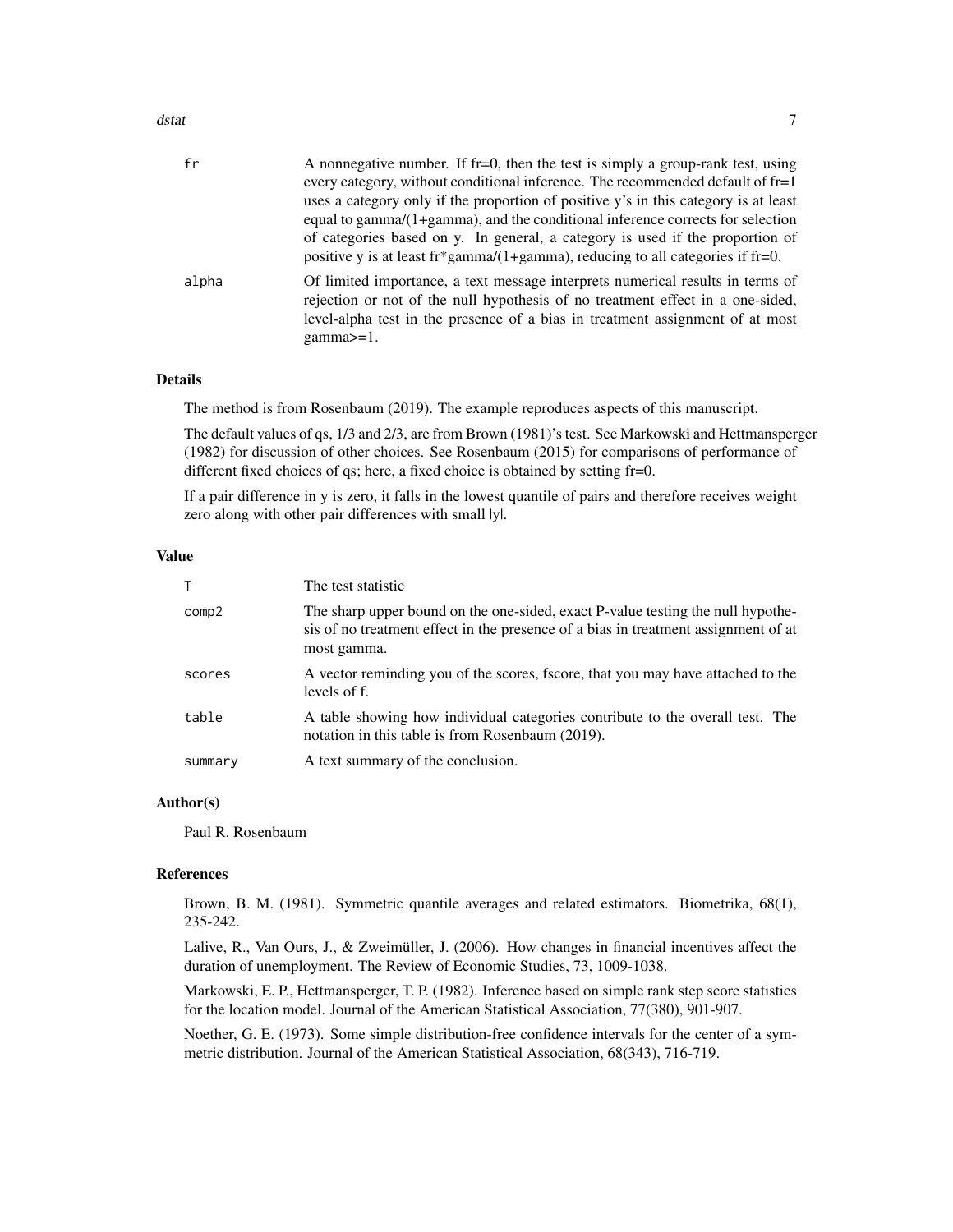Rosenbaum, P. R. (1999). Using quantile averages in matched observational studies. Journal of the Royal Statistical Society: Series C (Applied Statistics), 48(1), 63-78. <doi.org/10.1111/1467- 9876.00140>

Rosenbaum, P. R. and Silber, J. H. (2009) Amplification of sensitivity analysis in observational studies. Journal of the American Statistical Association, 104, 1398-1405. <doi:10.1198/jasa.2009.tm08470>

Rosenbaum, P. R. (2010) The power of a sensitivity analysis and its limit. Chapter 14 of Design of Observational Studies. NY: Springer. <doi:10.1007/978-1-4419-1213-8\_14>

Rosenbaum, P. R. (2015). Bahadur efficiency of sensitivity analyses in observational studies. Journal of the American Statistical Association, 110(509), 205-217. <doi.org/10.1080/01621459.2014.960968>

Rosenbaum, P. R. (2017). Observation and Experiment: An Introduction to Causal Inference. Cambridge, MA: Harvard University Press.

Rosenbaum, P. R. (2019). A highly adaptive test for matched observational studies. Manuscript.

## Examples

```
# First example is from Rosenbaum (2019)
data("lalive")
attach(lalive)
y<-log2((1+dur[after==1])/52)-log2((1+dur[after==0])/52)
dstat(y,qs=c(1/3,2/3),fr=0,gamma=1.15) # Brown's (1981) test
dstat(y,qs=c(2/3),fr=0,gamma=1.25) # Noether's (1973) Test
#Amplification: see Rosenbaum and Silber (2009), Rosenbaum (2017, Table 9.1)
amplify(1.25,2)
bothseasonal<-(2==(seasonal[after==1]+seasonal[after==0]))*1
bothseasonal<-factor(bothseasonal,levels=1:0,
  labels=c("S","O"),ordered=TRUE)
straddle<-1*((pmin(dur[after==1],dur[after==0])<=(bdur[after==0]))
```

```
&(pmax(dur[after==1],dur[after==0])>(bdur[after==0])))
straddle<-factor(straddle,levels=c(0,1),
  labels=c("N","Y"),ordered=TRUE)
dose<-1*((bdur[after==1]-bdur[after==0])>9.5)
dose<-factor(dose,levels=c(0,1),
  labels=c("L","H"),ordered=TRUE)
f<-bothseasonal:dose:straddle
dstat(y,qs=c(1/3,2/3),f=f,gamma=1.25)
# Reproduces Table 2 in Rosenbaum (2019)
dstat(y,qs=c(1/3,2/3),f=f,gamma=1.45)
amplify(1.45,c(2,2.5,3,4))
```

```
# Doubling the weight for high-dose matched pairs
levels(f)
fs<-c(1,1,2,2,1,1,2,2)
dstat(y,qs=c(1/3,2/3),f=f,fscore=fs,gamma=1.45)
```

```
rm(y,f,dose,straddle,bothseasonal)
detach(lalive)
rm(lalive)
```
# Second example uses dental data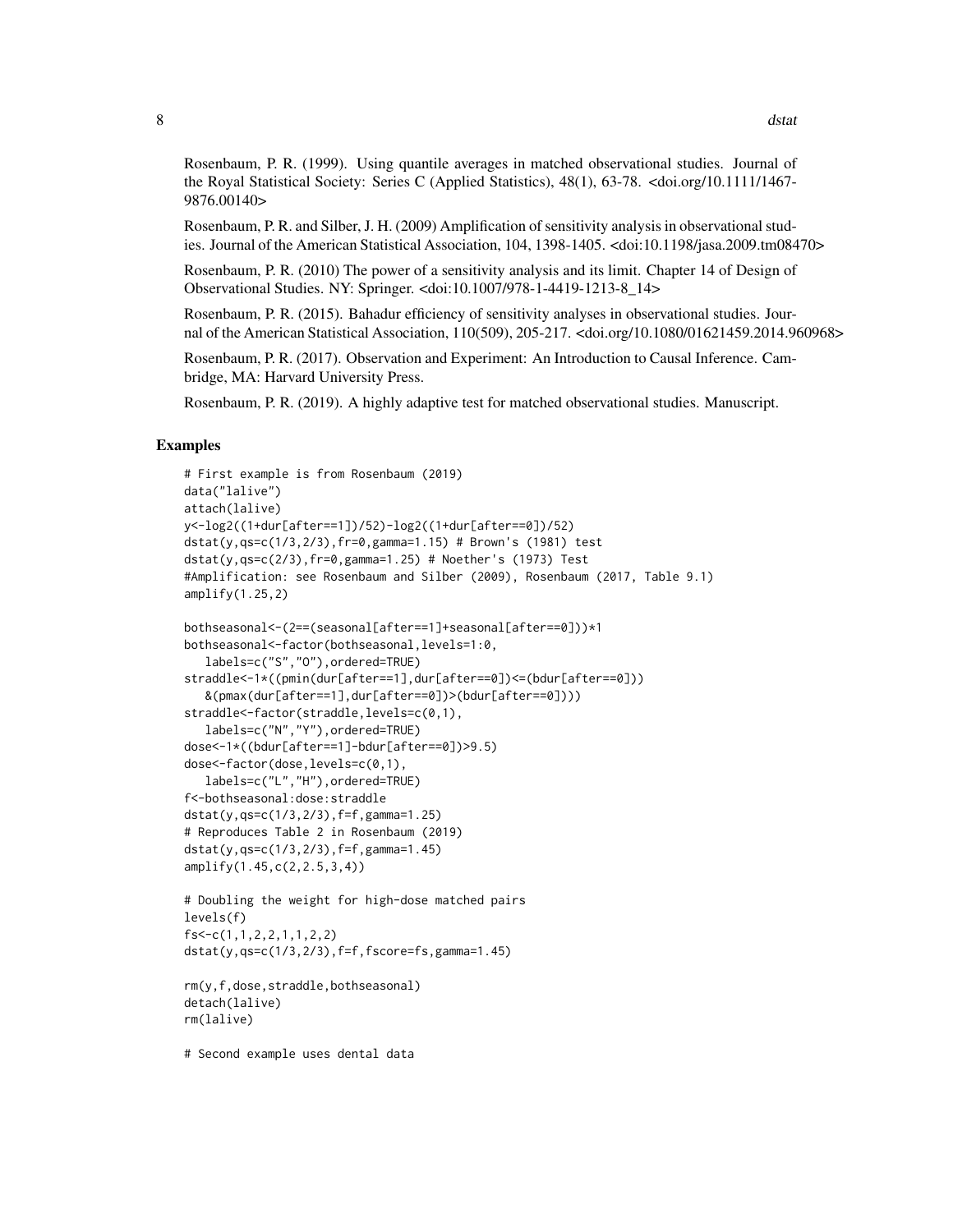<span id="page-8-0"></span>lalive 9

```
data(dental)
attach(dental)
f<-age:dose
levels(f)
# Doubles the weight at high dose using fscore
# For qs = (.4,.8), see Markowski and Hettmansperger (1982)
dstat(y,qs=c(.4,.8),gamma=4.25,f=f,fscore=c(1,2,1,2))
rm(f)
detach(dental)
rm(dental)
```

| lalive |                 |  |  | Unemployment Duration Following an Increase in Unemployment |
|--------|-----------------|--|--|-------------------------------------------------------------|
|        | <i>Benefits</i> |  |  |                                                             |

#### Description

Data from a study by Lalive, van Ours and Zweimüller (2006) concerning the duration of unemployment before and after an increase in unemployment benefits, both the benefit amount and the duration of benefits. The original study takes account of many relevant considerations not included in the current subset of the data The data were used as methodological example in Rosenbaum (2019).

#### Usage

data("lalive")

# Format

A data frame with 2782 observations on the following 17 variables.

id ID number

mset Matched pair, 1,2,...,1391.

after Treatment indicator, 1=after benefits increase, 0=before benefits increase

type a factor with levels PBD and RR

dur Duration of unemployment in weeks.

bdur Duration of unemployment benefits in weeks

e3\_5 1 if worked for at least 3 of the past 5 years, 0 otherwise.

lehre 1 if apprenticeship, 0 otherwise

married 1 if married, 0 otherwise

divorced 1 if divorced, 0 otherwise

bc 1 if lost a blue colar job, 0 otherwise

seasonal 1 if lost a seasonal job, 0 otherwise

manuf 1 if lost a manufacturing job, 0 otherwise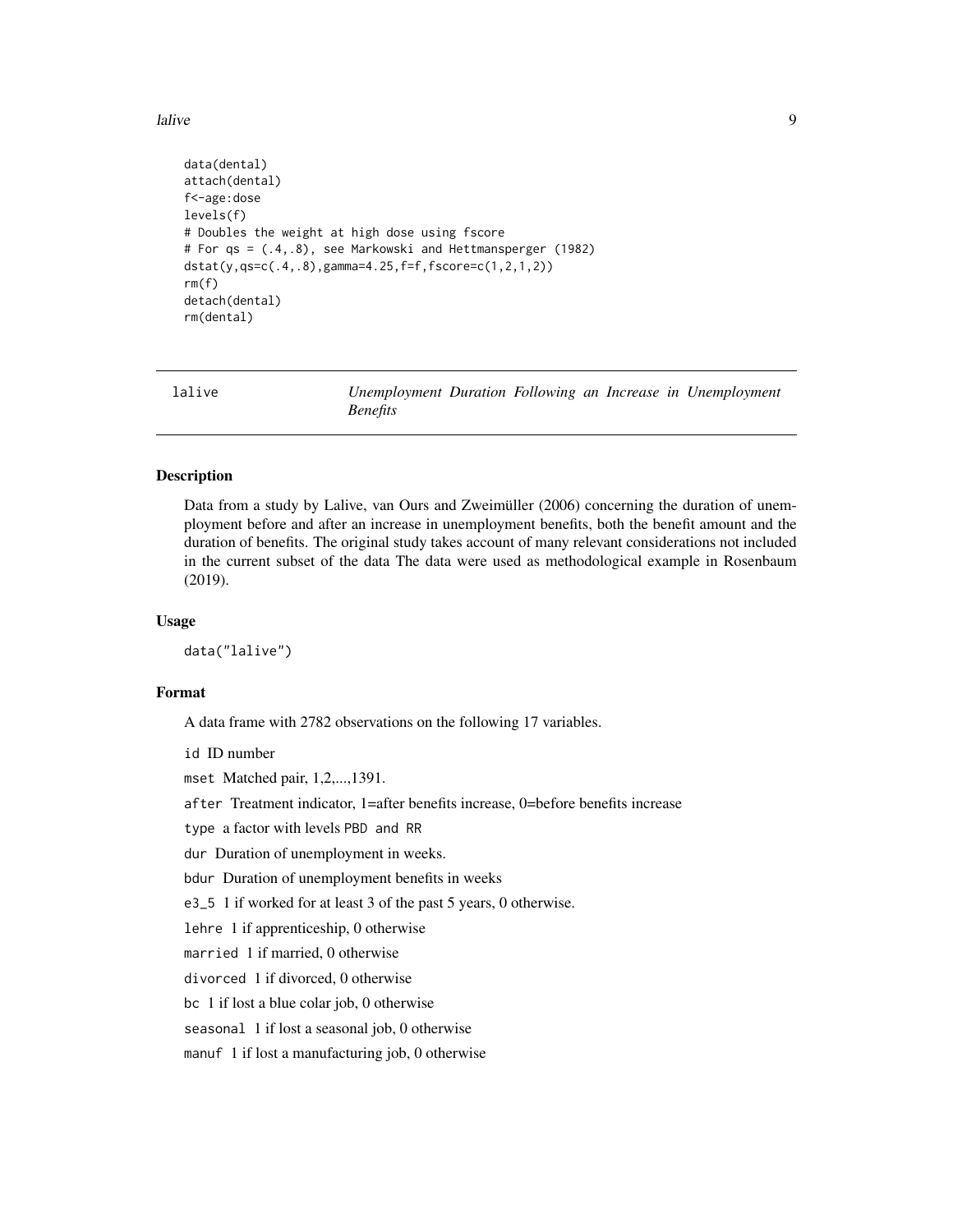age Age in years nwage\_pj Wage in the prior job in Austrian schillings educ 0 if primary education, 1 if secondary education, 2 if tertiary education

propensity An estimated propensity score

# Details

The data are from Lalive, van Ours and Zweimüller (2006), by way of the web-page for the textbook Cahuc, P., Carcillo, S. and Zylberberg, A. (2014).

In August 1989, Austria increased its unemployment benefits for certain categories of workers. The category considered here, type=PBD and RR, had an increase in the duration of unemployment benefits and an increase in unemployment compensation. There are two groups, those unemployed in the two years before the benefit increase, after=0, and those unemployed in the two years after the increase, after=1.

The data are 1391 matched pairs, matached for e3\_5, lehre, married, divorced, bc, seasonal, manuf, age, nwage pj, and educ, with fine balance for quintiles of the propensity score. All are men, and none were temporarily laid off. The matching used a simplified version of the method in Rosenbaum (2017).

The original study by Lalive et al. (2006) sensibly takes account of many relevant considerations not included in the current subset of the data. The limited data available here were used to illustrate certain methodological issues in Rosenbaum (2019).

#### Source

Lalive, R., Van Ours, J., & Zweimüller, J. (2006).

#### References

Cahuc, P., Carcillo, S. and Zylberberg, A. (2014). Labor Economics, Second Edition. Cambridge, MA: MIT Press. https://mitpress.mit.edu/books/labor-economics-second-edition

Lalive, R., Van Ours, J., & Zweimüller, J. (2006). How changes in financial incentives affect the duration of unemployment. The Review of Economic Studies, 73, 1009-1038. <doi:10.1111/j.1467- 937X.2006.00406.x>

Rosenbaum, P. R. (2017). Imposing minimax and quantile constraints on optimal matching in observational studies. Journal of Computational and Graphical Statistics, 26, 66-78.

Rosenbaum, P. R. (2019). A highly adaptive test for matched observational studies. Manuscript.

#### Examples

```
data(lalive)
attach(lalive)
# covariate balance
boxplot(propensity~after,names=c("Before","After"),ylab="Propensity Score")
boxplot(age~after,names=c("Before","After"),ylab="Age")
boxplot(nwage_pj~after,names=c("Before","After"),ylab="Prior Wage")
table(after,seasonal)
# outcome
```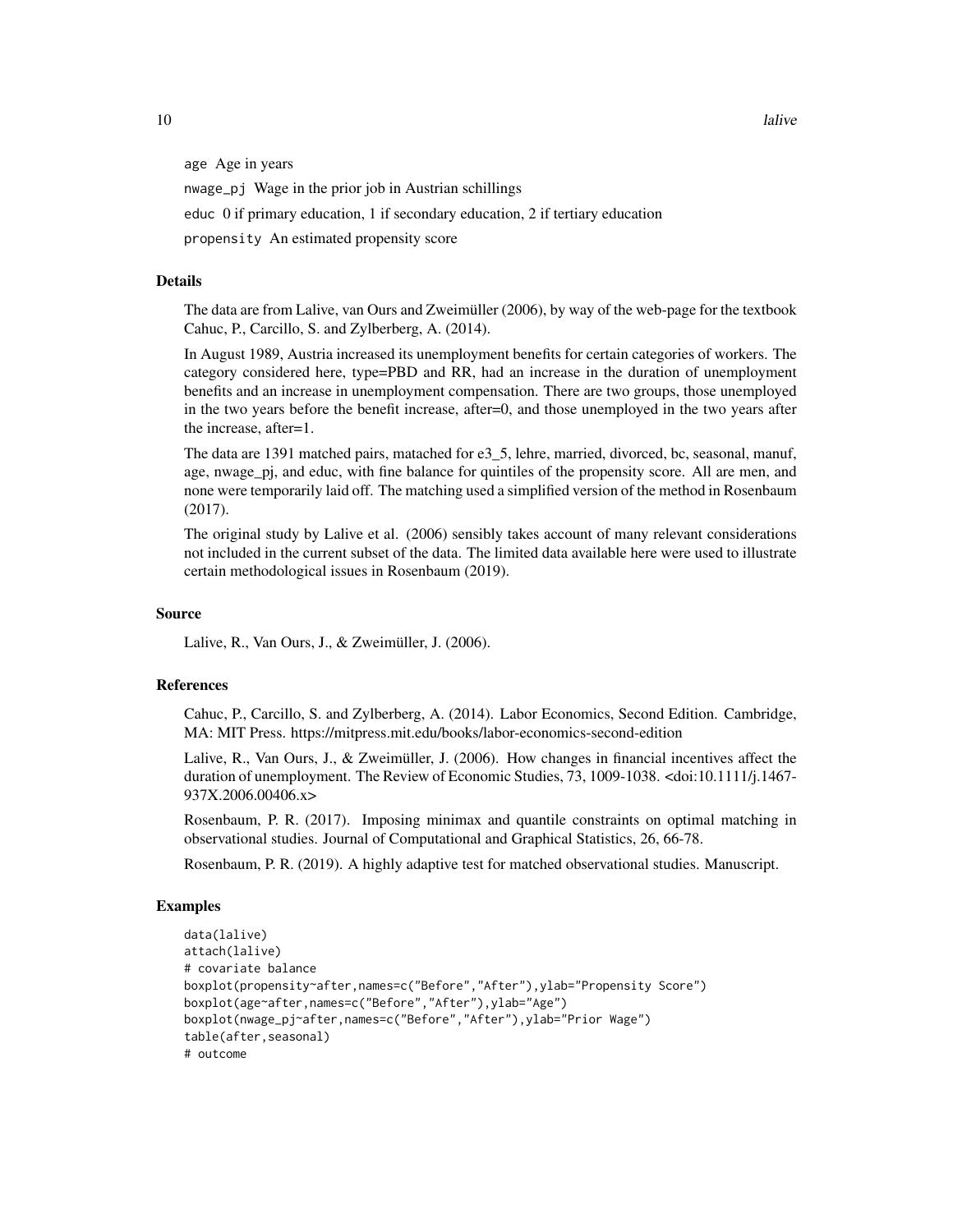lalive the contract of the contract of the contract of the contract of the contract of the contract of the contract of the contract of the contract of the contract of the contract of the contract of the contract of the con

```
y<-log2((1+dur[after==1])/52)-log2((1+dur[after==0])/52)
boxplot(y,ylab="Pair Difference in base 2 logs",
    main="Unemployment Duration")
abline(h=c(-1,0,1),lty=2)
rm(y)
detach(lalive)
```